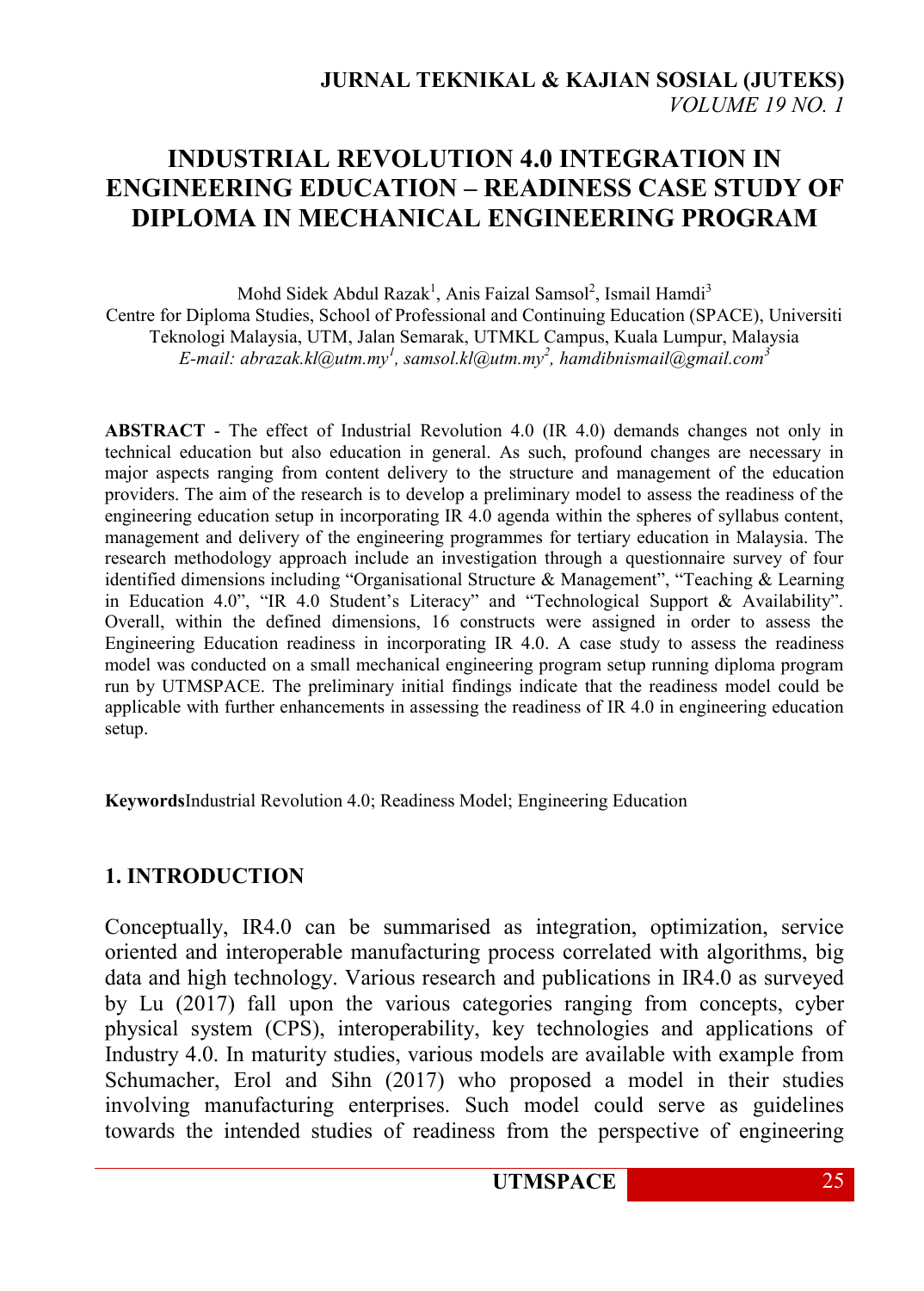# **JURNAL TEKNIKAL & KAJIAN SOSIAL (JUTEKS)**

*VOLUME 19 NO. 1*

education providers. In terms of addressing the challenges and critical needs of IR 4.0 in education, the Higher Education Ministry of Malaysia has introduced a range of initiatives (NST, 2018). Future teaching and learning environments need to consider the changes in organisational structures, teaching methods and learning concepts so as to fully prepare future engineers in the ever changing professional outlook. Change of teaching methods and learning include new teaching concepts such as flipped classrooms, or blended learning that reverses the traditional learning environment by delivering instructional content, often online, outside the classroom; new teaching and learning infrastructures such as equipment for virtual worlds and increased computing capacities; digital rights management and the shift from presence learning to distance learning (Jeschke, 2015). It can be assumed that virtual environments bear a huge potential to support the student lifecycle by situated learning, problem based learning and immersion as a key resource for high transfer achievements of developed knowledge and skills (Richert et al, 2015).

## **2. MATERIALS AND METHODS**

The readiness of an educational setup in embracing IR4.0 is the current state at which the internal and external conditions within the setup support the various basic concept of IR4.0 such as horizontal and vertical integration of various systems and its associated cause and effect on engineering education.

The methodology in developing the preliminary readiness model includes three phases. An initial phase is the understanding of domains and disruptive nature as well as exponential effect of IR4.0 and identifying the causes and effect on engineering and technical education as well as literature search on readiness model. In this research, the preliminary model is proposed based solely on the extensive literature reviews. Initial concept of the structure of the preliminary readiness model would include readiness level from 1 to 5 where 1 is to be the lowest, the dimensions whereby in this case four is proposed, mode of assessment will be via questionnaire and finally mode of representation is in the form of numerical presentation visually via radar charts.

In phase two, the development of the overall initial readiness model specific towards engineering education include the readiness items and dimensions, levels and their characteristics were identified. A total of eighteen items or constructs were identified and were unequally grouped into four dimensions.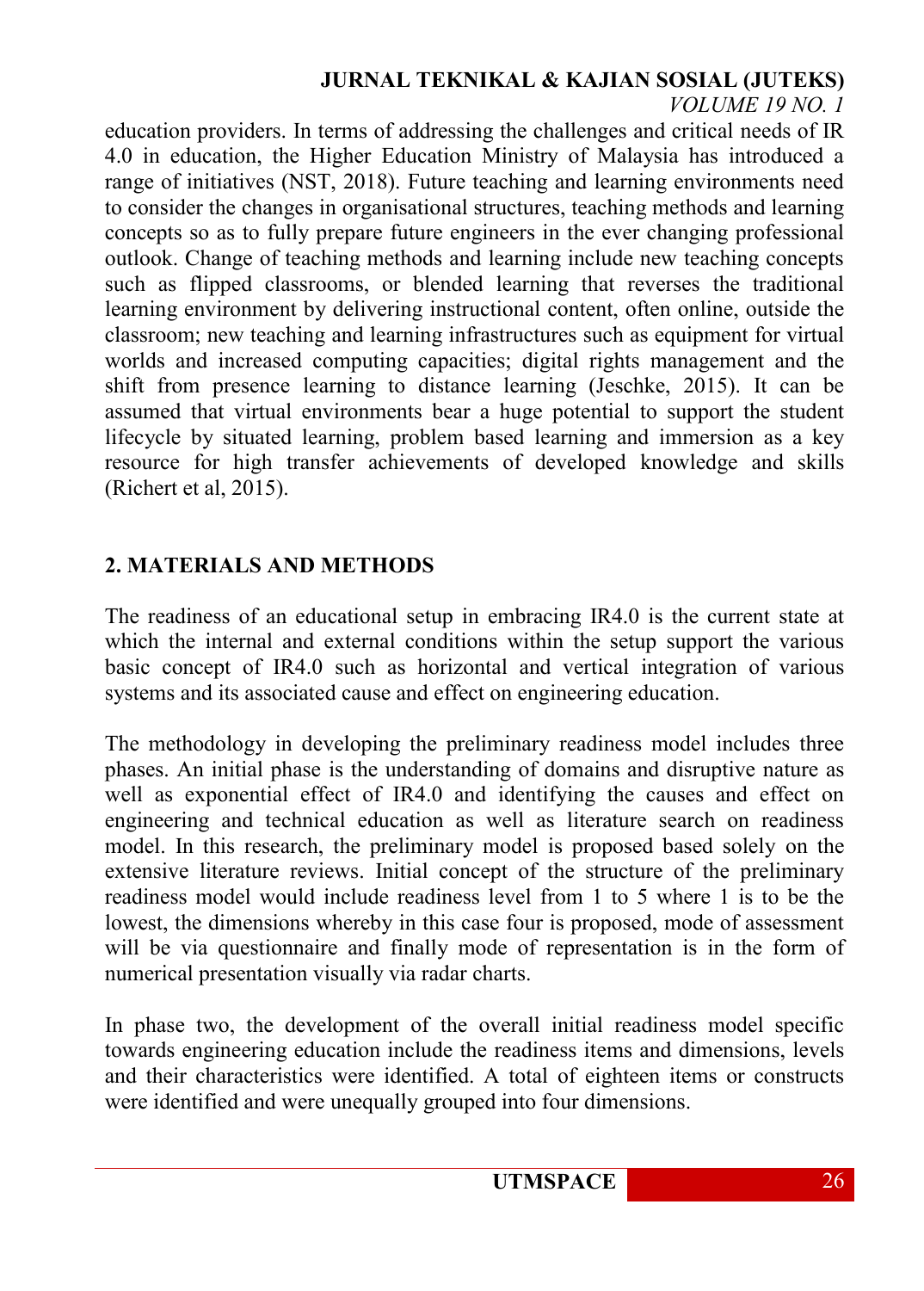#### **JURNAL TEKNIKAL & KAJIAN SOSIAL (JUTEKS)**

*VOLUME 19 NO. 1*

In the third and final phase, the preliminary model is based and tested on an engineering setup running Diploma in Mechanical Engineering run by UTMSPACE. The assessment is based on questionnaire surveys involving the items, dimensions of the proposed initial readiness model.

## **2.1 Preliminary Readiness Model**

The proposed initial model consists of 18 items or constructs which are group into four dimensions with some overviews and exemplary items shown in Table 1.

| <b>Dimensions</b>                                             | <b>Readiness Item</b>                                                                                                                                                       |
|---------------------------------------------------------------|-----------------------------------------------------------------------------------------------------------------------------------------------------------------------------|
| Organisational<br><b>Structure &amp;</b><br><b>Management</b> | Technology Roadmaps, Pathways for student re-<br>engagement, Industry- Education partnership, Application<br>of Key technological areas in curriculum,<br>New pilot program |
| Teaching &<br><b>Learning in</b><br><b>Education 4.0</b>      | Innovations within teaching ecosystems, Higher thinking<br>skills, Deeper<br>learning techniques, Application of Creative technologies,                                     |
| <b>Students' Literacy</b>                                     | IR4.0 Concepts, Exponential Technologies, Impact of<br>IR4. Technologies, Introductions of IR4.0 concepts in<br>curriculum.                                                 |
| <b>Technical Supports</b><br>& Availability                   | Current technologies, Continuous financial support,<br>Relevant Technologies, Competencies in handling IT<br>issues, Capacity and Capability in Updating<br>Technology      |

**Table 1.** Dimensions and Readiness items of the preliminary Model

Each readiness item undergoes various level of readiness with 1 describing a complete lack of attributes towards incorporation of IR4.0 concepts in engineering education while level 5 represent the state of arts readiness.

Evaluation of readiness within the small setup of Mechanical Engineering course under the Engineering Department of Centre for Diploma Studies, SPACE is conducted by using a standardised questionnaire consisting of one closed-ended question per readiness item. Each answer is in the form of Likert scale reaching from  $1 -$  "not distinct" to  $5 -$  "distinct". Table 2 show an example of an item Technology Roadmaps in this case for dimension Organisational Structure and Management.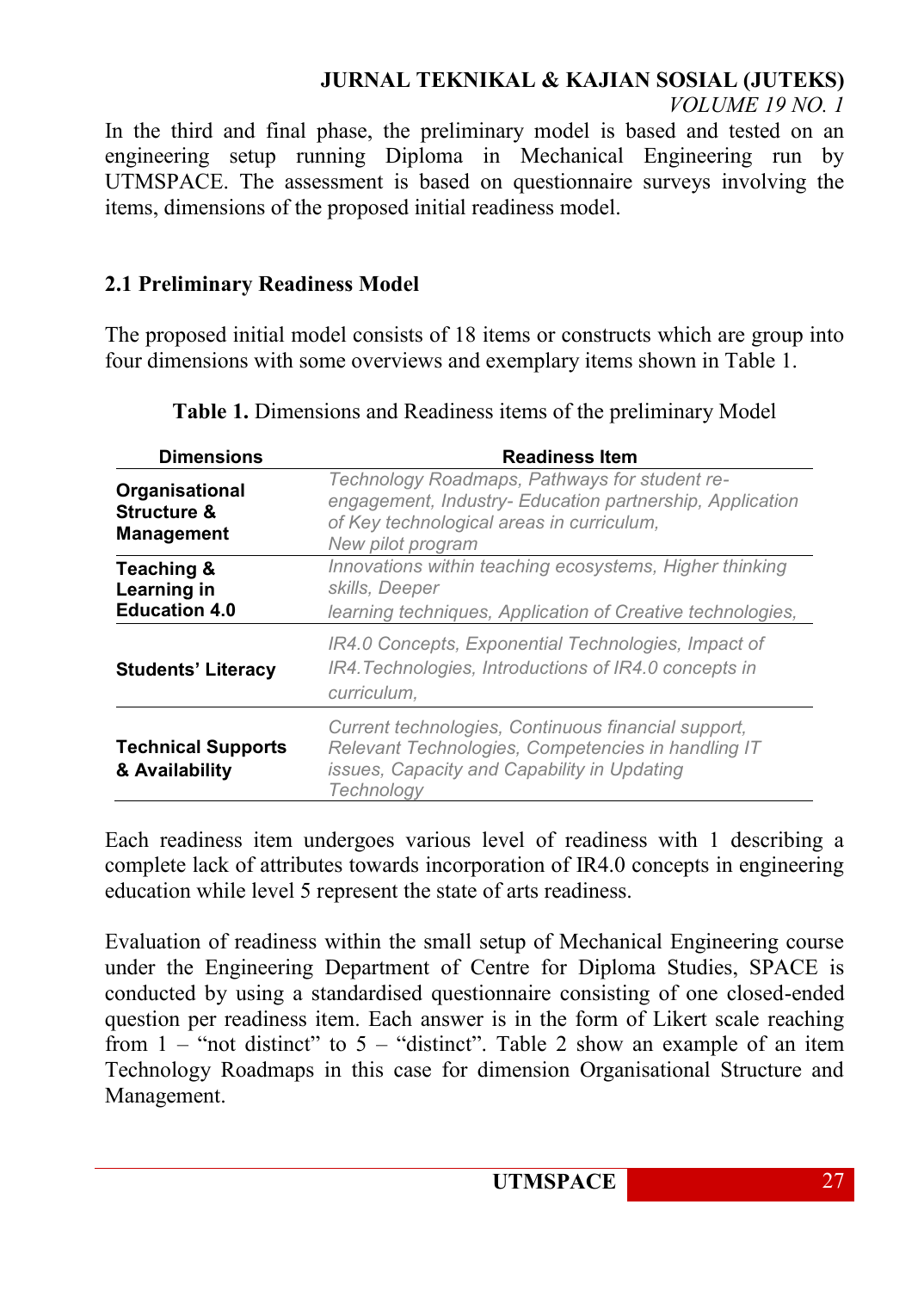#### **JURNAL TEKNIKAL & KAJIAN SOSIAL (JUTEKS)** *VOLUME 19 NO. 1*

**Table 2.** Example of an item measuring a Dimension

**SECTION B: Organisational Structure & Management** 



Measurement of understandings of the concepts of IR4.0 and the causes and effect on engineering education from all respondents were also made in order to gauge the current understandings in order to increase the accuracy of the questionnaire representability and accuracy of the readiness model. Finally, a readiness assessment at first level, were calculated for each items by determining the weighted means for every items within each domain and depicted in a radar chart.

#### **3. RESULTS AND DISCUSSION**

The results of a case study involving a Diploma in Mechanical Engineering program under an Engineering Department, SPACE, Universiti Teknologi Malaysia are presented. This small department were chosen for the initial pilot study for convenience in order to test the preliminary readiness model.

The results of the questionnaire were represented in a radar chart for each domain with a sample as shown in **Figure 1**.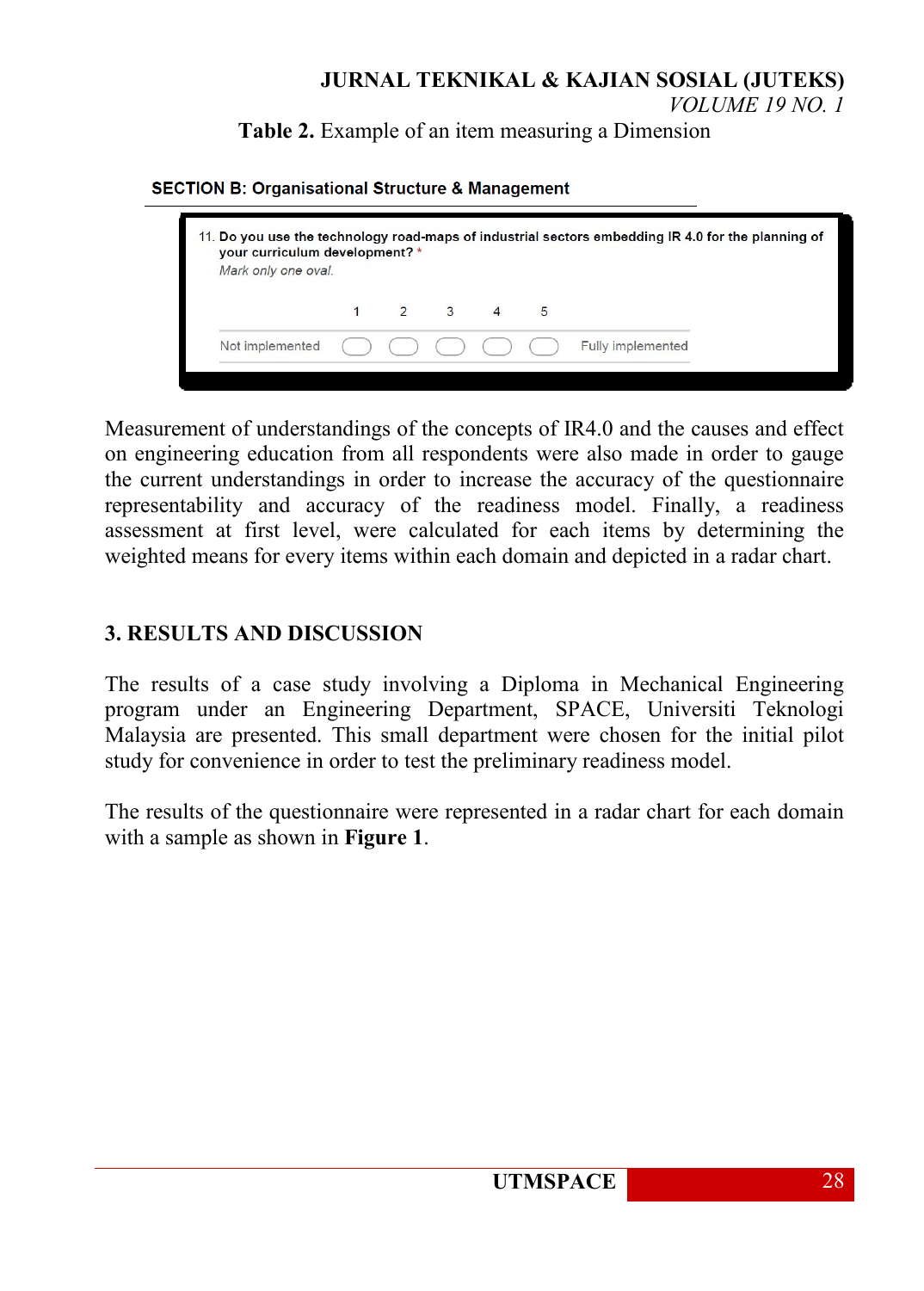

**Figure 1**. Sample of Radar chart showing results for dimension Organisational Structure

Finally, the readiness model in the four dimensions is depicted and visualised by means of Radar chart as shown in Figure 2. This will depict the current perceived level of readiness in incorporating IR4.0 in the engineering education provided for the case study.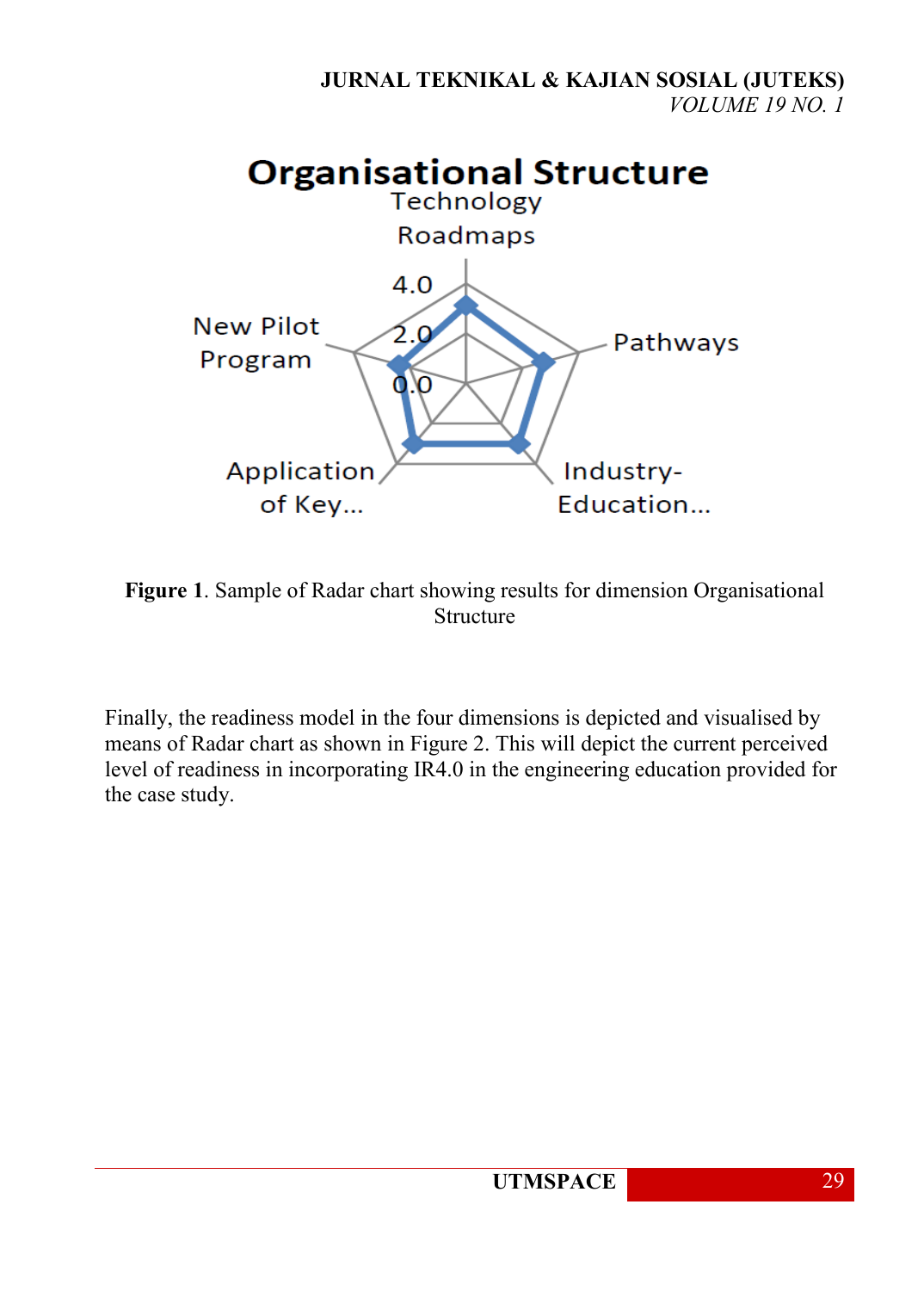

**Figure 2.** Radar chart of Readiness in Incorporating IR4.0 into Engineering Education in Four Dimensions

## **4. CONCLUSION**

The preliminary results of the case study show that the initial model is applicable and able to predict the readiness of the mechanical engineering program in integrating the IR4.0 into engineering education with respect to the proposed dimensions and items. Further works include redefining the dimensions with further statistical analysis as well as developing a maturity index applicable to assessing engineering setup in incorporating IR4.0.

### **ACKNOWLEDGEMENT**

This research has been conducted under UTMSPACE Research Grant, vote no: SP-PDF 1805.